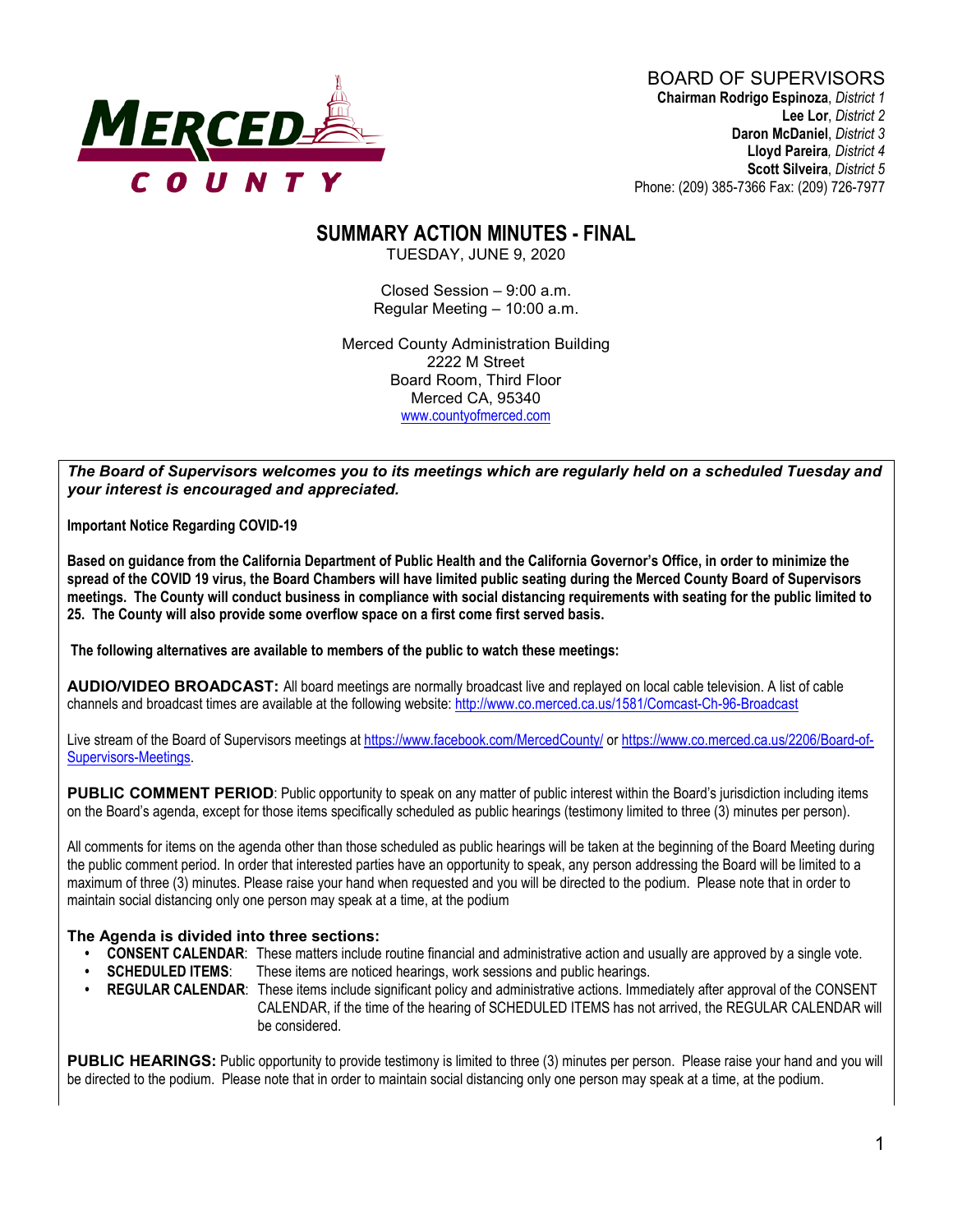**CLOSED SESSION**: This is the portion of the meeting conducted in private without the attendance of the public or press to discuss certain confidential matters specifically permitted by the Brown Act. The public will be provided an opportunity to comment on any matter to be considered in closed session prior to the Board adjourning into the closed session.

**BOARD AGENDA AND MINUTES:** Board agendas, minutes, and copies of items to be considered by the Board of Supervisors are posted on the Internet at least 72 hours preceding a Tuesday meeting at the following website: [www.countyofmerced.com](http://www.countyofmerced.com/) 

**REASONABLE ACCOMMODATIONS:** Persons who require accommodation for any audio, visual or other disability or Spanish or Hmong interpretation in order to review an agenda, or to participate in a meeting of the Board of Supervisors per the American Disabilities Act (ADA), may obtain assistance by requesting such accommodation in writing. Please address your written request to the Clerk of the Board, 2222 M Street, Merced, CA 95340 or telephonically by calling (209) 385-7366. Any such request for accommodation should be made at least 48 hours prior to the scheduled meeting for which assistance is requested.

*Spanish and Hmong interpreters are available.*

*Interpretes de espanol y hmong estan disponibles.*

*Peb muaj tug paab txhais lug Mev hab Hmoob.*

### SCHEDULED ITEMS

#### **9:00 A. M. THE PUBLIC IS INVITED TO SPEAK ON ANY ITEM ON THE AGENDA-TESTIMONY IS LIMITED TO THREE MINUTES PER PERSON**

#### **CLOSED SESSION:**

It is the intention of the Board to meet in Closed Session concerning Existing Litigation pursuant to Government Code section 54956.9(d)(1):

1) Moore v. County of Merced, et al., National Railroad Passenger Corporation dba Amtrak v. County of Merced, et al., Eastern District case no. 1:19-cv-01183- NONE-SKO

#### **THE BOARD RECESSED AT 9:01 A.M. AND RECONVENED AT 10:00 A.M. WITH ALL MEMBERS PRESENT, AND THE CHAIRMAN ADVISED STAFF WAS GIVEN DIRECTION**

### **GOVERNMENT CODE SECTION 54954.2 COMPLIANCE (LATE AGENDA ITEMS)**

**10:00 A. M. INVOCATION led by Pastor Bruce Rivers, Mount Moriah First Baptist Church, Dos Palos/PLEDGE OF ALLEGIANCE**

> **PUBLIC OPPORTUNITY TO SPEAK ON ANY MATTER OF PUBLIC INTEREST WITHIN THE BOARD'S JURISDICTION INCLUDING ITEMS ON THE BOARD'S AGENDA, EXCEPT FOR THOSE ITEMS SPECIFICALLY SCHEDULED AS PUBLIC HEARINGS (TESTIMONY LIMITED TO THREE MINUTES PER PERSON)**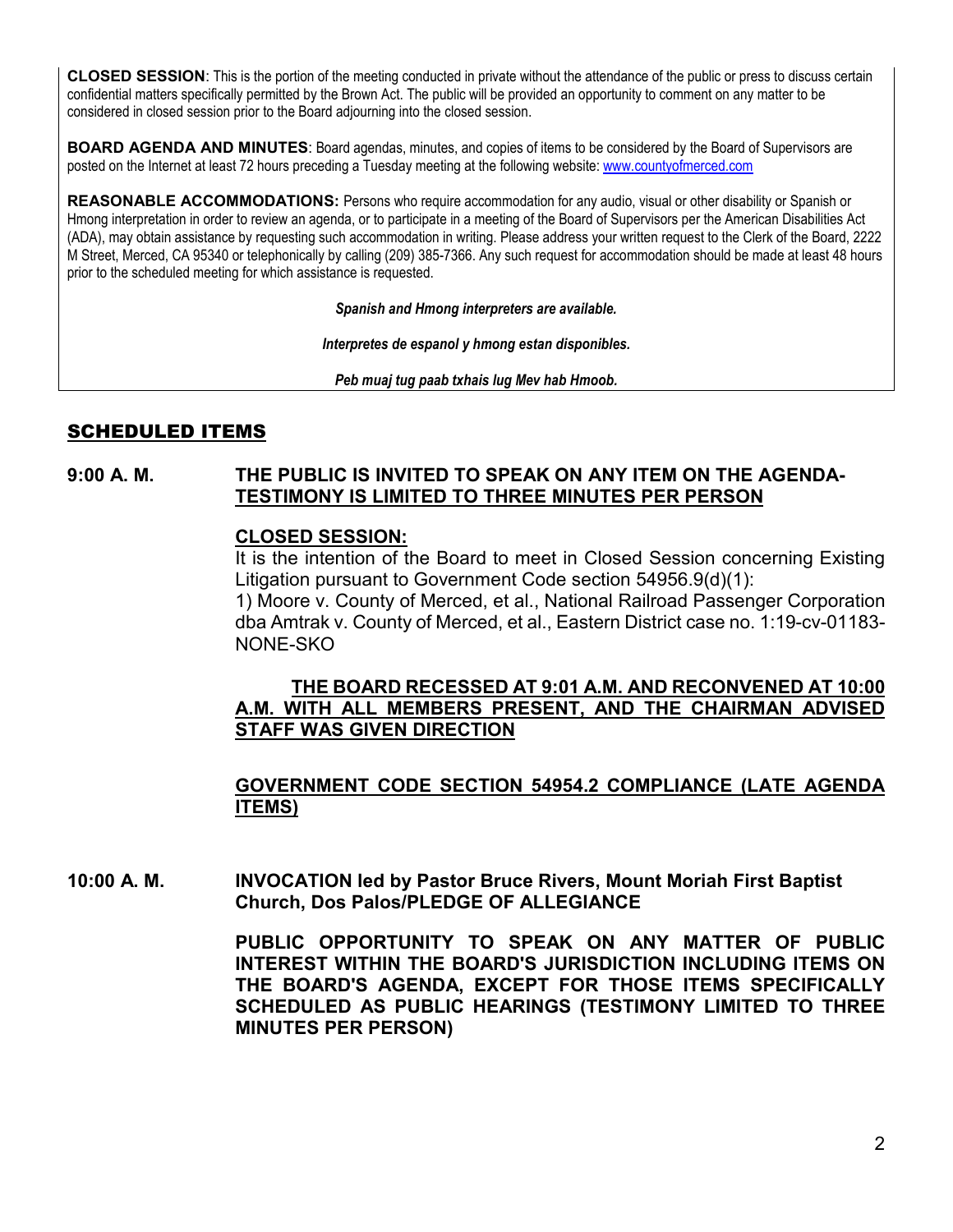#### **PRESENTATION:**

#### **HUMAN SERVICES AGENCY - ALL DADS MATTER**

### *REVIEW BOARD ORDER – SEE PAGE 11*

#### **COVID-19 UPDATE**

### *REVIEW BOARD ORDER – SEE PAGE 11*

#### **APPROVAL OF CONSENT AGENDA CALENDAR (ITEMS #1 - 31)**

#### **SCHEDULED ITEMS:**

#### **HUMAN SERVICES AGENCY - PUBLIC HEARING**

To solicit comments regarding the Five-Year Permanent Local Housing Allocation (PLHA) Expenditure Plan.

#### **RECOMMENDATION:**

1) Open the public hearing to solicit comments regarding the Five-Year PLHA Expenditure Plan and close the public hearing;

2) Adopt the Five-Year PLHA Expenditure Plan;

3)Adopt a resolution authorizing Human Services Agency Director, or designee, to submit an application in the amount of \$310,947 for the first year of the Five-Year PLHA Expenditure Plan of Merced Navigation Center operations to the California Department of Housing and Community Development (HCD) prior to the July 27, 2020 deadline, and execute all documents related to the grant application; and

4) Direct the Human Services Agency Director to return to the Board of Supervisors with the application results and to accept award.

### *REVIEW BOARD ORDER – SEE PAGES 11 AND 12*

### **ELECTIONS - SECOND READING - PROPOSED ORDINANCE**

A Request to Add Chapter 1.01, Title 4 of the Merced County Code "An Ordinance Relating to the Adoption of Electronic Filing Requirements for Campaign Finance Disclosures"

#### **RECOMMENDATION:**

1) Conduct second reading of the proposed ordinance entitled "An Ordinance Relating to the Adoption of Electronic Filing Requirements for Campaign Finance Disclosures" (Adding Chapter 1.01, Title 4, to the Merced County Code);

2) Waive further reading of the proposed ordinance; and

3) Adopt proposed ordinance entitled "An Ordinance Relating to the Adoption of Electronic Filing Requirements for Campaign Finance Disclosures" (Adding Chapter 1.01, Title 4, to the Merced County Code).

## *REVIEW BOARD ORDER – SEE PAGE 12*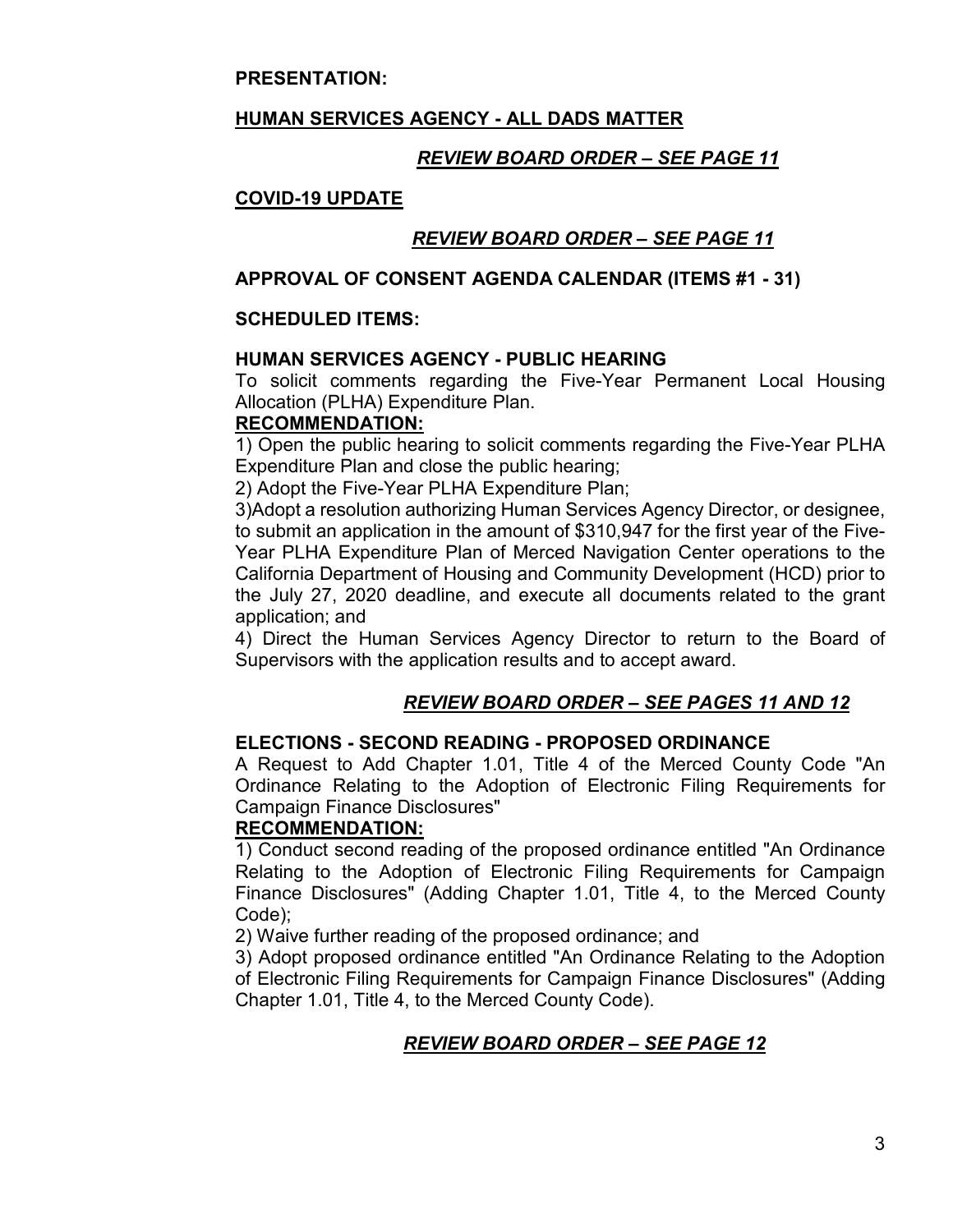### **REPORTS/BOARD DIRECTION**

County Executive Officer, County Counsel, Board of Supervisors Members

### CONSENT CALENDAR (Items # 1-31) **APPROVED AS RECOMMENDED AYES: ALL**

### Public Works

- 1. Approve and authorize the Chairman to sign Amendment Contract No. 2019320 with Restore Merced for Litter Removal Services along Santa Fe Avenue from North Highway 59 to Buhach Road.
- 2. Approve Budget Transfer in the amount of \$30,000 for Martin Luther King Jr. Way Cleanup Project to cover unanticipated costs associated with closing the site.
- 3. Approve Budget Transfer in the Amount of \$144,000 to establish appropriation for Milliken Museum Re-Roof Project to replace the roof.
- 4. Approve Budget Transfer in the Amount of \$136,250 to establish appropriation for Delhi Senior Center Re-Roof Project to replace the roof.
- 5. Approve Budget Transfer in the amount of \$44,291 for the Los Banos Justice Center Remodel to cover costs associated with unanticipated sewage mitigation. (4/5 Vote Required)
- 6. Approve Budget Transfer in the amount of \$8,651 to cover unanticipated repairs for the Main Administration Non-Skid Front Entry. (4/5 Vote Required)

### Behavioral Health and Recovery Services

- 7. Approve and authorize the Chairman to sign Amendment Contract No. 2018156 with Maxim Healthcare Services, Inc., to provide temporary staffing of Registered Nurses (RN's), Licensed Vocational Nurses (LVN's), Certified Nursing Assistants (CNA's), and Licensed Psychiatric Technicians (LPT's).
- 8. Approve and authorize the Chairman to sign Amendment Contract No. 2017076 with Dr. John M. Yarbrough, M.D., M.B.A., for Youth Psychiatric Services.
- 9. Approve and authorize the Chairman to sign Amendment Contract No. 2018068 with Merced Behavioral Center for Client Placement Services, updating the insurance and exhibit B.
- 10. Approve and authorize the Chairman to sign Amendment Contract No. 2018052 with Canyon Manor for locked placement for clients who have chronic psychiatric impairments or severe behavioral problems, updating the insurance to meet County standards and revising exhibit B.
- 11. Approve and authorize the Chairman to sign Amendment Contract No. 2019235 with Staff Care, Inc. for the placement of licensed psychiatrists and nurse practitioners, updating insurance requirements to meet County standards and revising the rates.

#### Health

12. 1) Ratify the signing and submission of the COVID-19-2401 invoice submitted on April 17, 2020 to the California Department of Public Health for additional funding allocation; and 2) Approve Amendment Contract No. 2020066 (State Contract No. COVID-19-24) with the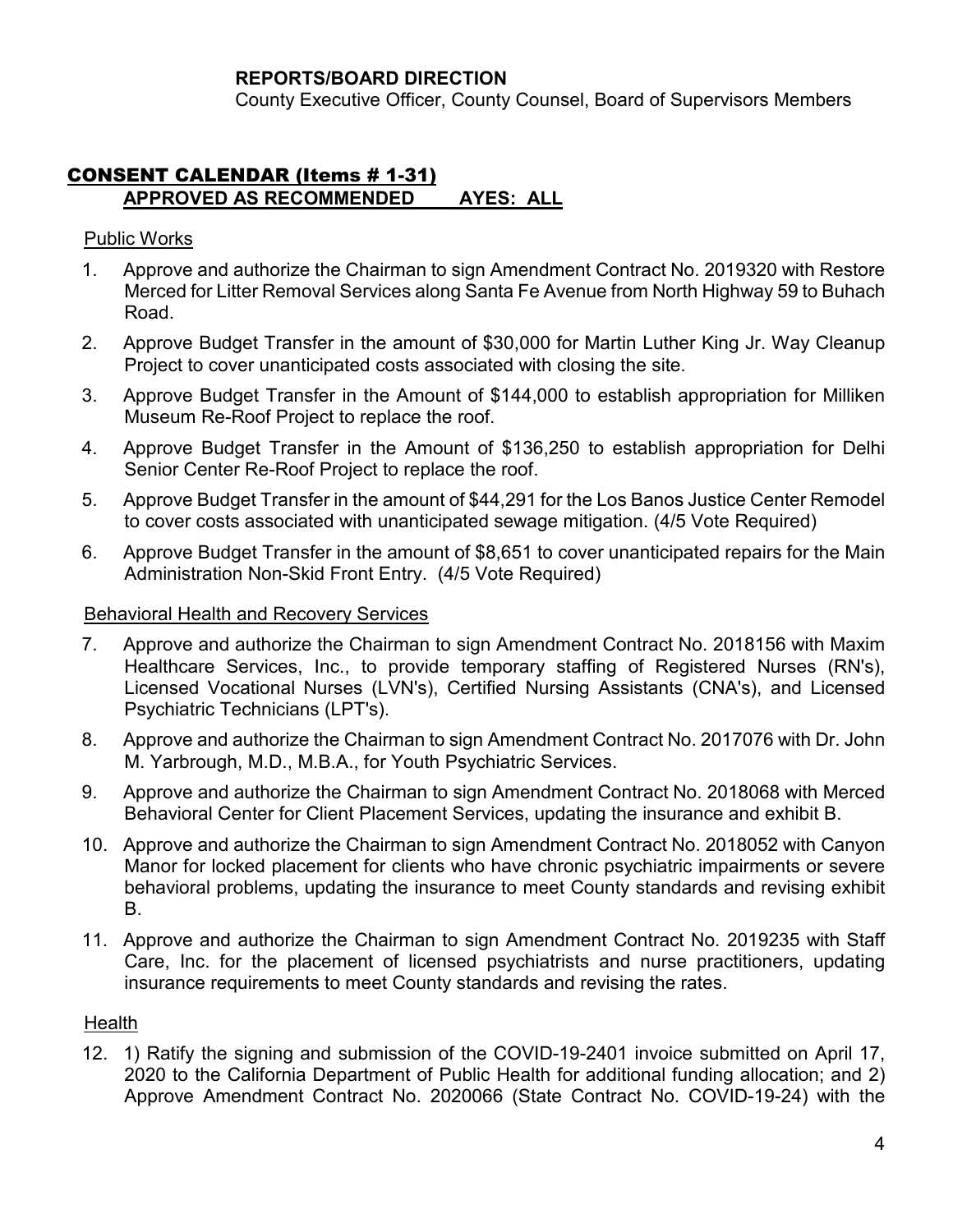California Department of Public Health Emergency Preparedness Office for the COVID-19 Crisis response from March 5, 2020 through March 15, 2021 for a combined total of \$532,767.

### Human Services Agency

13. Approve and authorize the Chairman to sign Amendment Contract No. 2019172 with Taher, Inc. for a Congregate Meals Production Program for Seniors.

## *REVIEW BOARD ORDER – SEE PAGES 12 AND 13*

- 14. Approve and authorize the Chairman to sign Amendment Contract No. 2019171 with Taher, Inc. for Frozen Home-Delivered Meals Program for Seniors.
- 15. Approve and authorize the Chairman to sign Amendment Contract No. 2019193 with Merced County Rescue Mission for Congregate Site Management Services for Seniors.
- 16. Proclamation in Recognition of the month of June, 2020 as "Elder and Dependent Adult Abuse Awareness Month" in Merced County.
- 17. Proclamation in Recognition of June, 2020 as "All Dads Matter Month" in Merced County.
- 18. 1) Approve and authorize the Chairman to sign Amendment Contract No. 2019110 with Merced County Office of Education through A Child Care and Education Services System (ACCESS) to provide Stage One Child Care Services: and 2) Approve the associated Budget Transfer. (4/5 Vote Required)
- 19. Approve Budget Transfer in the amount of \$641,744 increasing the appropriation for Housing Support Program (HSP). (4/5 Vote Required)
- 20. Approve Budget Transfer in the amount of \$75,348 for the Child Care Bridge program which provides for emergency child care placement and payments for foster youth. (4/5 Vote Required)

## Community and Economic Development

21. Approve and authorize the Chairman to sign Amendment Contract No. 2015109 with AMS.NET, Inc. for a FOCUS program for telecommunications technology solutions and the extension announcement letter.

## Child Support Services

- 22. Approve and authorize the Chairman to sign Amendment Contract No. 2019181 with Team Legal, Inc. for process server services.
- 23. Approve and authorize the Chairman to sign Amendment Contract No. 2019250 with The Ogilvy Group, LLC. for digital media marketing services.

## *REVIEW BOARD ORDER – SEE PAGE 13*

## Workforce Investment

24. 1) Accept modification five (5) to subgrant AA011015 (Amendment Contract No. 2019275) to incorporate Workforce Innovation and Opportunity Act (WIOA) 15% additional assistance funding for the underserved COVID-19 impacted individual grant into grant code 1187; and 2) Approve related Budget Transfer. (4/5 Vote Required)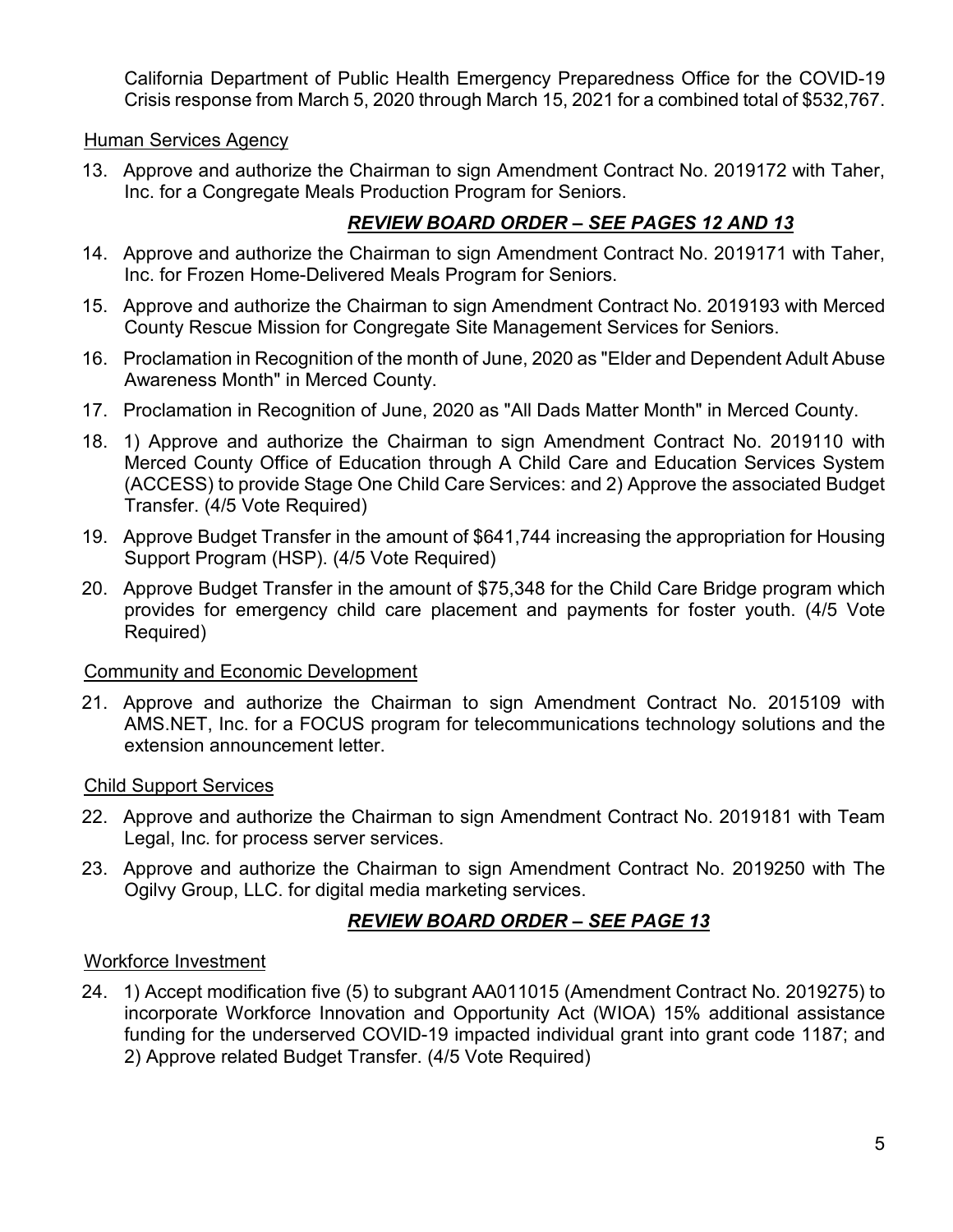## Fire

25. Approve Budget Transfer in the amount of \$10,590 to replace failed AC unit in Station 81 Merced.

## Executive Office

26. Act on Claims for Damages submitted by Ignacio Guzman and Roberto Piseno Jr. as recommended by Risk Management and County Counsel.

## Board of Supervisors

27. Approve minutes for March 4, 2020 - Special Meeting, March 10, 2020, March 16, 2020 - Special Meeting and March 31, 2020.

## Board Recognition

- 28. Proclamation in Recognition of June, 2020 as "Manhood Awareness Month" in Merced County.
- 29. Certificate of Recognition In Celebration of Jim and Madelyn Pacheco's 50th Wedding Anniversary on June 5, 2020.
- 30. Certificate of Recognition to Dos Palos Cemetery District, In Honor of the 124th Annual Decoration Service, Presented May 25, 2020.
- 31. Certificates of Recognition In Honor of Completion of the Merced High School Tiered Academic and Behavior Support Classes for Students with Severe Disabilities to Andren Case, Zachary Crawford, Ronnie Winzer, Jessica Hildago, Carlos Rodriguez, Leslie Villa, Erik Regalado, Jordan Viss, and Sierra Whitaker, Presented on June 4, 2020.

# REGULAR CALENDAR

# BOARD ACTION

# PUBLIC WORKS

32. 1) Adopt a Resolution endorsing the Atwater-Merced Expressway Phase 1B Project and directing the Department of Public Works Director to submit a grant application for the Atwater-Merced Expressway Phase 1B Project to the California Transportation Commission for the Trade Corridor Enhancement Program Grant, by July 15, 2020; and 2) Authorize and direct the Director of Public Works to sign any and all agreements and documents required to accept grant funds, and direct the Department of Public Works to return to the Board at a later date with an informational item noting all actions taken.

# **ADOPTED RESOLUTION NO. 2020-53 AS RECOMMENDED AYES: ALL**

33. The Director of Public Works requests the Board to find that substantial evidence demonstrates that an emergency exists regarding the roofs of Buildings 1, 2, and 3 at the Human Services Agency Wardrobe Avenue campus, such that the emergency will not permit a delay resulting from a competitive solicitation for bids, and that the action is necessary to respond to the emergency. (4/5 Vote Required)

# **APPROVED AS RECOMMENDED AYES: ALL**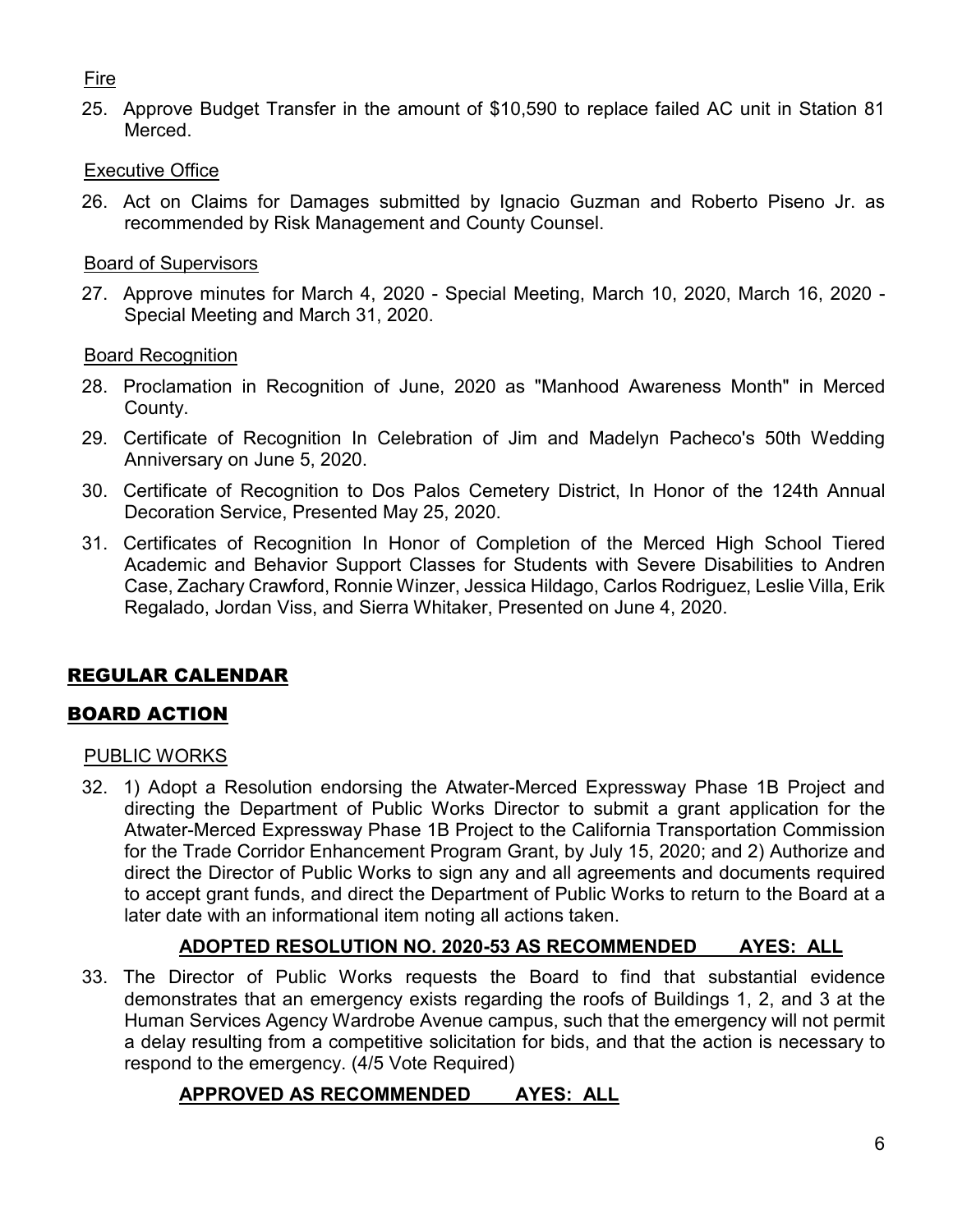34. 1) The Director of Public Works requests the Board find that substantial evidence demonstrates that an emergency exists regarding the HVAC system at Castle Building 1340, such that the emergency will not permit a delay resulting from a competitive solicitation for bids, and that the action is necessary to respond to the emergency. (4/5 Vote Required); and 2) Pursuant to Public Contract Code section 20134, approve replacing the HVAC system at Castle Building 1340 without adopting plans, specifications, strain sheets or working details and authorize the Director of Public Works to enter into contracts after review by County Counsel and Risk Management to have the work performed; and 3) Approve the associated Budget Transfer. (4/5 Vote Required)

# **APPROVED AS RECOMMENDED AYES: ALL**

# *REVIEW BOARD ORDER – SEE PAGES 13 AND 14*

## BEHAVIORAL HEALTH AND RECOVERY SERVICES

35. 1) Approve and authorize the Chairman to sign 2020 Continuum of Care Program Grant Agreement No. CA0984L9T2018907 with U.S. Department of Housing and Urban Development, for Project Hope Westside; and 2) Return to the Board for any subsequent approval related actions necessary for implementation of the grant project.

# **AUTHORIZED CONTRACT NO. 2020110 AS RECOMMENDED AYES: ALL**

## HEALTH

36. 1) Approve the no-cost contract with Sierra Medical Service Alliance as Exclusive Operator for Emergency Ambulance Service and Secondary Medical Public Safety Answering Point for Merced County's Exclusive Operating Area for the period July 1, 2020 through June 30, 2025; and 2) Authorize the Chairman to sign all copies of the agreement.

# **AUTHORIZED CONTRACT NO. 2020109 AS RECOMMENDED AYES: ALL**

37. 1) Ratify the submission of the Application Certification of the Solid Waste Local Enforcement Agency grant application for FY 2020-2021 to support local solid waste enforcement programs; 2) Authorize the Public Health Director or designee to submit the online grant application and any administrative requests necessary to secure the grant funds and implementation of the project when approved; and 3) Adopt the Resolution authorizing submission of grant application to the California Department of Resources Recycling and Recovery, and return to the Board for contract approval if awarded.

## **ADOPTED RESOLUTION NO. 2020-50 AS RECOMMENDED AYES: ALL**

38. 1) Ratify the submission of an application to the California Department of Public Health (CDPH), Prevention Forward Grant; and 2) Return to the Board if awarded this grant.

# **APPROVED AS RECOMMENDED AYES: ALL**

## HUMAN SERVICES AGENCY

39. Contract with Merced County Office of Education - Family Resource Council for community development and support services.

## **AUTHORIZED CONTRACT NO. 2020111 AS RECOMMENDED AYES: ALL**

40. Contract with Merced County Office of Education for Calworks Home Visiting Program.

## **AUTHORIZED CONTRACT NO. 2020112 AS RECOMMENDED AYES: ALL**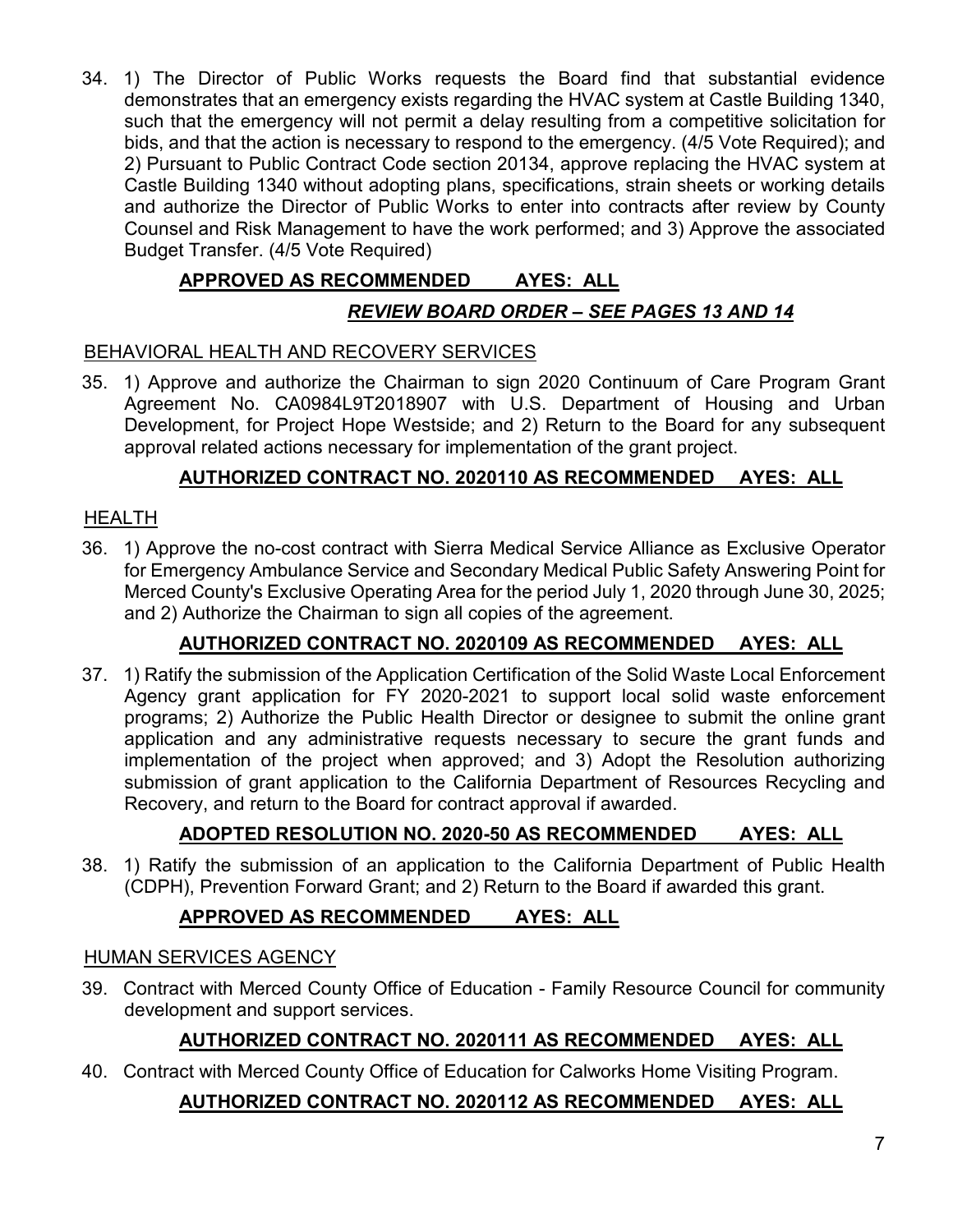41. 1) Retroactively approve State Revenue Contract No. FP-1920-31 with State of California Department of Aging for Dignity at Home Fall Prevention Program; and 2) Adopt the Resolution authorizing the Chairman to sign the contract and forms CCC 4/2017, CDA 1024, and CDA 9026.

## **AUTHORIZED CONTRACT NO. 2020108 AND ADOPTED RESOLUTION NO. 2020- 51 AS RECOMMENDED AYES: ALL**

42. Adopt a Resolution approving and authorizing the Chairman to execute a new State Revenue Contract No. AP-2021-31 with California Department of Aging for Senior Service Programs.

## **AUTHORIZED CONTRACT NO. 2020113 AND ADOPTED RESOLUTION NO. 2020- 54 AS RECOMMENDED AYES: ALL**

43. 1) Authorize Merced County Human Services Agency (HSA) to submit a grant application to the California Department of Social Services for funding to operate a California Work Opportunity and Responsibility to Kids (CalWORKS) Home Visiting Program; 2) Authorize the Merced County Human Services Agency Director to sign the grant application and any related documents; and 3) Direct staff to return to the Board to accept grant funding upon notification of award.

## **APPROVED AS RECOMMENDED AYES: ALL**

44. 1) Ratify authorization of the Human Services Agency to establish an emergency change fund for the amount of \$250; and 2) Ratify authorization of the Auditor-Controller's office to facilitate the necessary funds transfer.

## **APPROVED AS RECOMMENDED AYES: ALL**

## COMMUNITY AND ECONOMIC DEVELOPMENT

45. Contract with Antonio Martins for the payment of costs charged by Environmental Planning Partners, Inc. for the preparation of an Initial Study for the Martins View Jersey Dairy Expansion Project (CUP20-002), which is generally located on the west side of North Hunt Road, 0.25 miles south of West Baumbauer Road in the Gustine area.

# **AUTHORIZED CONTRACT NO. 2020114 AS RECOMMENDED AYES: ALL** *REVIEW BOARD ORDER – SEE PAGE 14*

46. Contract with Environmental Planning Partners, Inc. to prepare an Initial Study for the Martins View Jersey Dairy Expansion project (CUP20-002), which is generally located on the west side of North Hunt Road, 0.25 miles south of West Baumbauer Road in the Gustine area.

## **AUTHORIZED CONTRACT NO. 2020115 AS RECOMMENDED AYES: ALL**

47. Memorandum of Understanding between Merced County and the Merced Local Agency Formation Commission (LAFCO) for support services from the County's Community and Economic Development Department for the 2020-21 Fiscal Year.

# **AUTHORIZED CONTRACT NO. 2020116 AS RECOMMENDED AYES: ALL**

48. 1) Adopt Resolution approving submittal of the CDBG grant application for the creation of the Small Business Relief Grant Program; 2) Authorize the Director of Community and Economic Development to: a.) Execute grant application and any additional documents necessary to complete the application process; b.) Upon successful award, to accept the award by executing standard agreements and any subsequent amendments that are necessary for participation, subject to review and approval by County Counsel; 3) Authorize the Community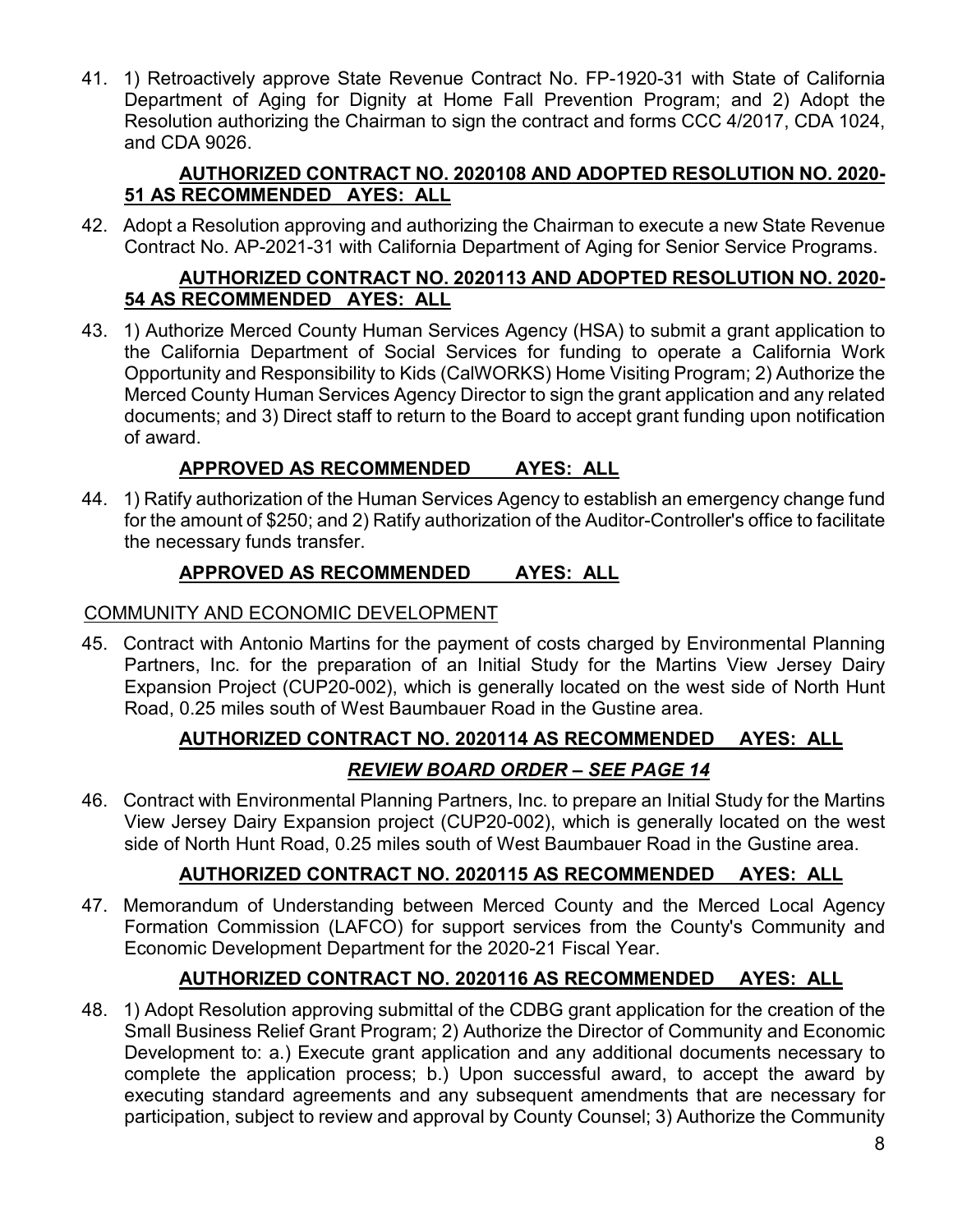and Economic Development Director to administer the aforementioned grant, and authorize the Director to execute documents as necessary for the proper administration of this specialized CDBG funding; 4) Authorize the Director of Community and Economic Development, with concurrence of the County Executive Officer, to create a "Committee" consisting of three members to include two members of private business and Director/Deputy Director of Community and Economic Development to review and approve applications; and 5) Direct Community and Economic Development to return to the Board with an information item of all actions taken.

# **ADOPTED RESOLUTION NO. 2020-55 AS RECOMMENDED AYES: ALL** *REVIEW BOARD ORDER – SEE PAGES 14 - 16*

## DISTRICT ATTORNEY

49. 1) Approve the District Attorney's participation in the Worker's Compensation Insurance Fraud Program and authorize the District Attorney to submit a grant application to the California Department of Insurance for continued funding in the requested amount of \$244,824 for FY 20/21; and 2) Adopt a Resolution authorizing the District Attorney to execute the Grant Award Agreement.

## **ADOPTED RESOLUTION NO. 2020-56 AS RECOMMENDED AYES: ALL**

## LIBRARY

50. 1) Accept the allocation in the amount of \$5,000 from the California State Library through Southern California Library Cooperative for Crisis Collection Funding to purchase e-resources by June 30, 2020; and 2) Approve the related Budget Transfer. (4/5 Vote Required)

# **APPROVED AS RECOMMENDED AYES: ALL**

## **TREASURER**

51. 1) Approve the application for Relief of Accountability as submitted by the Tax Collector for collection of unsecured property taxes duly assessed for the calendar year 2009 and other accounts deemed uncollectible, in the amount of \$416,120.62 plus \$41,608.33 in penalties and \$3,160 in fees and costs as submitted on Exhibit A; and 2) Execute the Order of Relief of Accountability and authorize the Auditor-Controller to reduce the outstanding delinquent unsecured tax roll by the sum of \$460,888.95.

## **PULLED – NO ACTION TAKEN**

## BOARD APPOINTMENTS

52. 1) Reappoint Sally Ragonut, representing District 3 to serve on the Merced County Behavioral Health Advisory Board until June 30, 2023; 2) Reappoint Micki Archuleta, representing Member-At-Large, to serve on the Merced County Behavioral Health Advisory Board until June 30, 2023; and 3) Appoint Kim Carter, representing Member-At-Large, to serve on the Merced County Behavioral Health Advisory Board until June 30, 2022.

## **APPROVED AS RECOMMENDED AYES: ALL**

53. Reappoint George Park to serve as a member of the Lower San Joaquin Levee District, until June 4, 2024.

## **APPROVED AS RECOMMENDED AYES: ALL**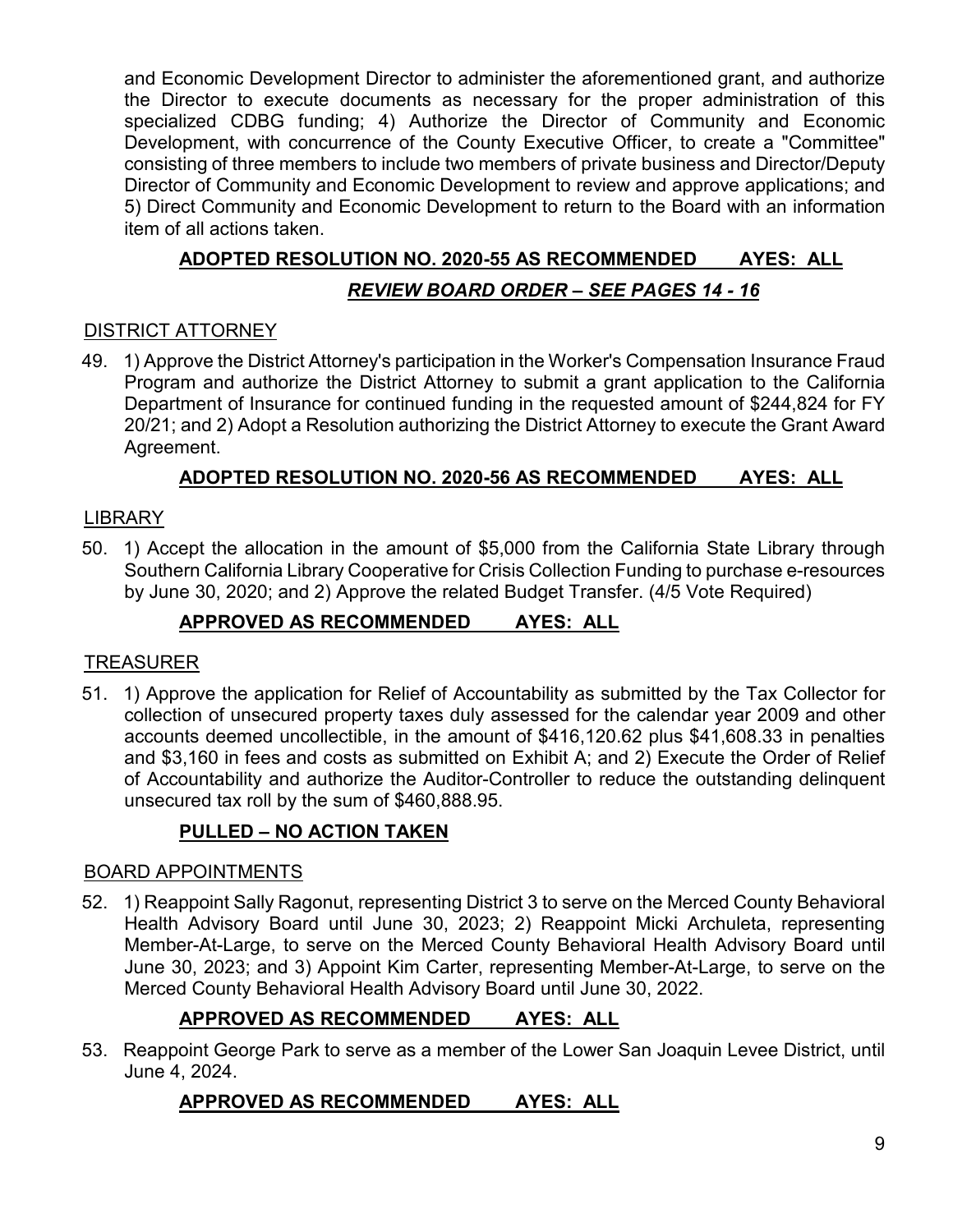#### BOARD OF SUPERVISORS

54. Consider a Resolution requesting the implementation of the Vehicle Miles Traveled (VMT) standards recommended by the Governor's Office of Planning and Research be delayed for two years until the effects of COVID-19 have subsided.

### **ADOPTED RESOLUTION NO. 2020-57 AS RECOMMENDED AYES: ALL**

### BOARD INFORMATION & POSSIBLE ACTION **ACCEPTED AND PLACED ON FILE AYES: ALL**

55. WARN Notices for the following businesses: TJX Companies, Inc. Marshall's Store - 1200 Commerce Avenue, Atwater, Marshall's Store - 1301 West Pacheco Blvd., Los Banos; Enterprise Rent-A-Car - 1334 W. Main Street, Merced; and Western Dental and Orthodontics - 12 W. 20th Street, Merced, 1153 W. Pacheco Blvd., Los Banos, 1124 W. Olive Ave. Merced; Golden Valley Health Centers - 1910 Customer Care Way, Atwater, 747 West Child Avenue, Merced, 857 West Child Avenue, Merced, 3940 Sandpiper Avenue, Merced, 847 W Childs Avenue, Merced, 737 W Childs Avenue, Merced, 1405 California Street, Dos Palos, and Kohl's Department Stores, Inc. - 400 Merced Mall, Merced. (Copies of notices on file with the Clerk).

### *REVIEW BOARD ORDER – SEE PAGE 16*

- 56. California State Water Resources Control Board re: Notice of Petition for Temporary Change Involving the Transfer/Exchange from Department of Water Resources Permit 16479 (Application 14443) and the Specified License and Permits of the U.S. Bureau of Reclamation.
- 57. Kronick, Moskovitz, Tiedemann & Girard re: Temporary Water Transfer from Sugar Pine Reservoir Permit 15375 (Application 21945). (On file with the Clerk).
- 58. Department of Water Resources re: Petition for the North of O'Neill Forebay Long-Term Exchanges Between the Department of Water Resources and U.S. Bureau of Reclamation. (On file with the Clerk).
- 59. Merced County Mosquito Abatement District re: General Manager's Report April 21st through May 19, 2020.

#### **THE BOARD ADOPTED RESOLUTION IN MEMORY OF BOBBY ERRECA AND ADJOURNED THE MEETING AT 12:27 P.M. UNTIL TUESDAY, JUNE 16, 2020, AT 10:00 A.M**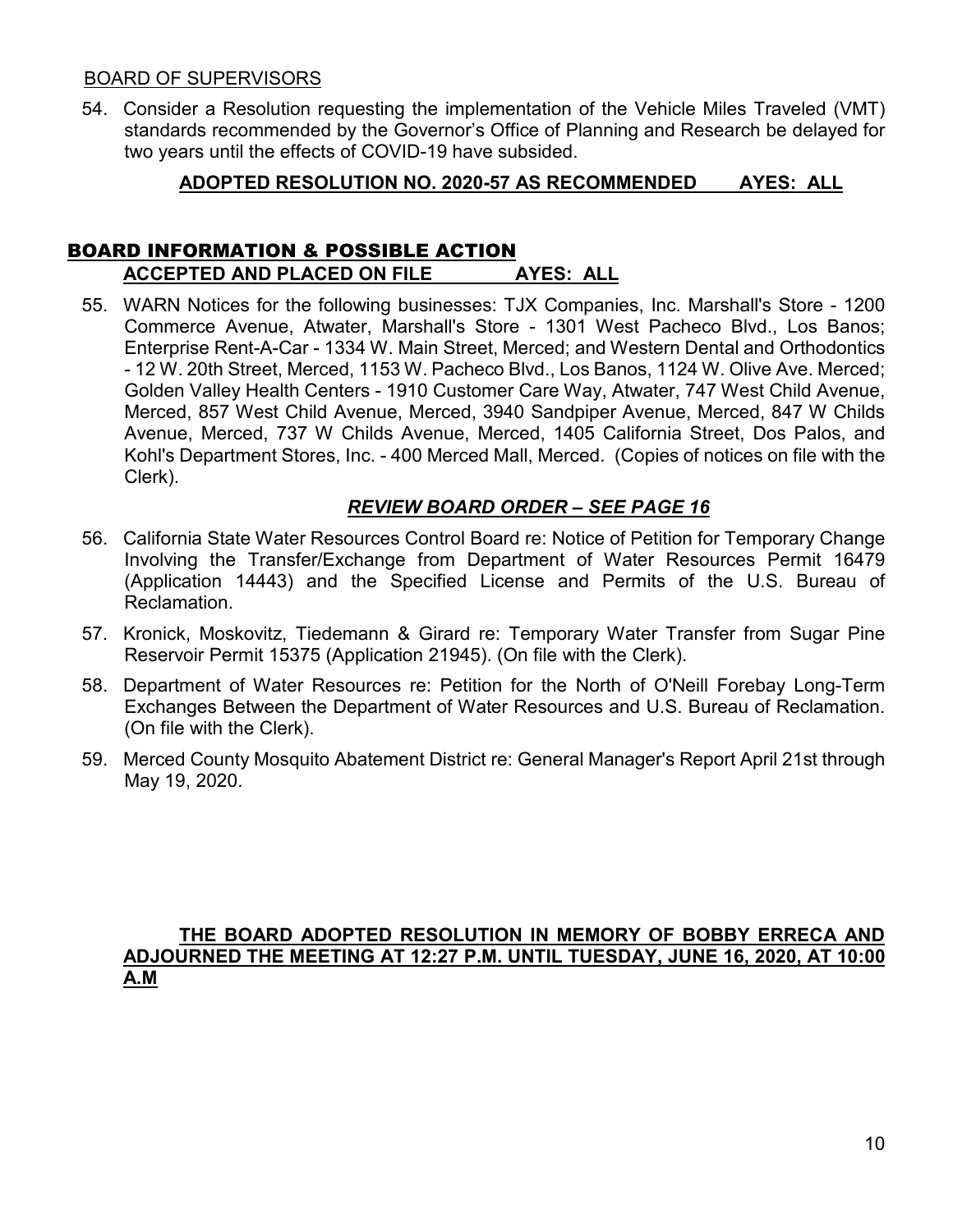#### **10:00 A.M. PRESENTATION 2020-06-09 HUMAN SERVICES AGENCY – ALL DADS MATTER**

Lamar Henderson, Program Coordinator gives an overview of the All Dads Matter Program through the Merced County Human Services Agency. He thanks his amazing team and introduces Rick Brown, a Social Worker that helps with their program.

Jim Brown, County Executive Officer thanks Mr. Henderson for all his work with the program and states that on today's agenda the Human Services Agency has an item proclaiming June 2020 as "All Dads Matter Month" in Merced County.

Supervisor McDaniel thanks Mr. Henderson for all his work and states that the program has been successful because of him.

Supervisor Lor thanks Mr. Henderson for his amazing work in the community and mentions the All Moms Matter Program as well.

Supervisor Pareira echoes Supervisor McDaniel and Supervisor Lor's comments and states this program has touched lives.

Supervisor Silveira thanks Mr. Henderson and states his passion is why this program is so successful.

Supervisor Espinoza thanks Mr. Henderson as well. Present: Espinoza, Lor, McDaniel, Pareira, Silveira

### **10:00 A.M. SCHEDULED ITEM 2020-06-09 COVID-19 UPDATE**

Dr. Nanyonjo-Kemp, Public Health Director introduces Dr. Sandoval, Health Officer and Dr. Sullivan, Supervising Epidemiologist.

A PowerPoint presentation is given covering the following: Current Merced County Case Count, Testing Update, COVID-19 Demographics, How is COVID-19 Spreading?, Disease Course in Merced County, Merced County Reopening Update, Merced County Meets State's Attestation Readiness Criteria, Sectors Able to Reopen 6/12/2020 (With Adaptations), Resources Needed to Prevent Further Shutdown, #StaySafeStayOpen Campaign, and Public Health Department Operation Center Demobilization.

The Board has lengthy discussion on the update. Present: Espinoza, Lor, McDaniel, Pareira, Silveira

### **10:00 A.M. SCHEDULED ITEM 2020-06-09 HUMAN SERVICES AGENCY – PUBLIC HEARING**

The time and date previously scheduled to solicit comments regarding the Five-Year Permanent Local Housing Allocation (PLHA) Expenditure Plan.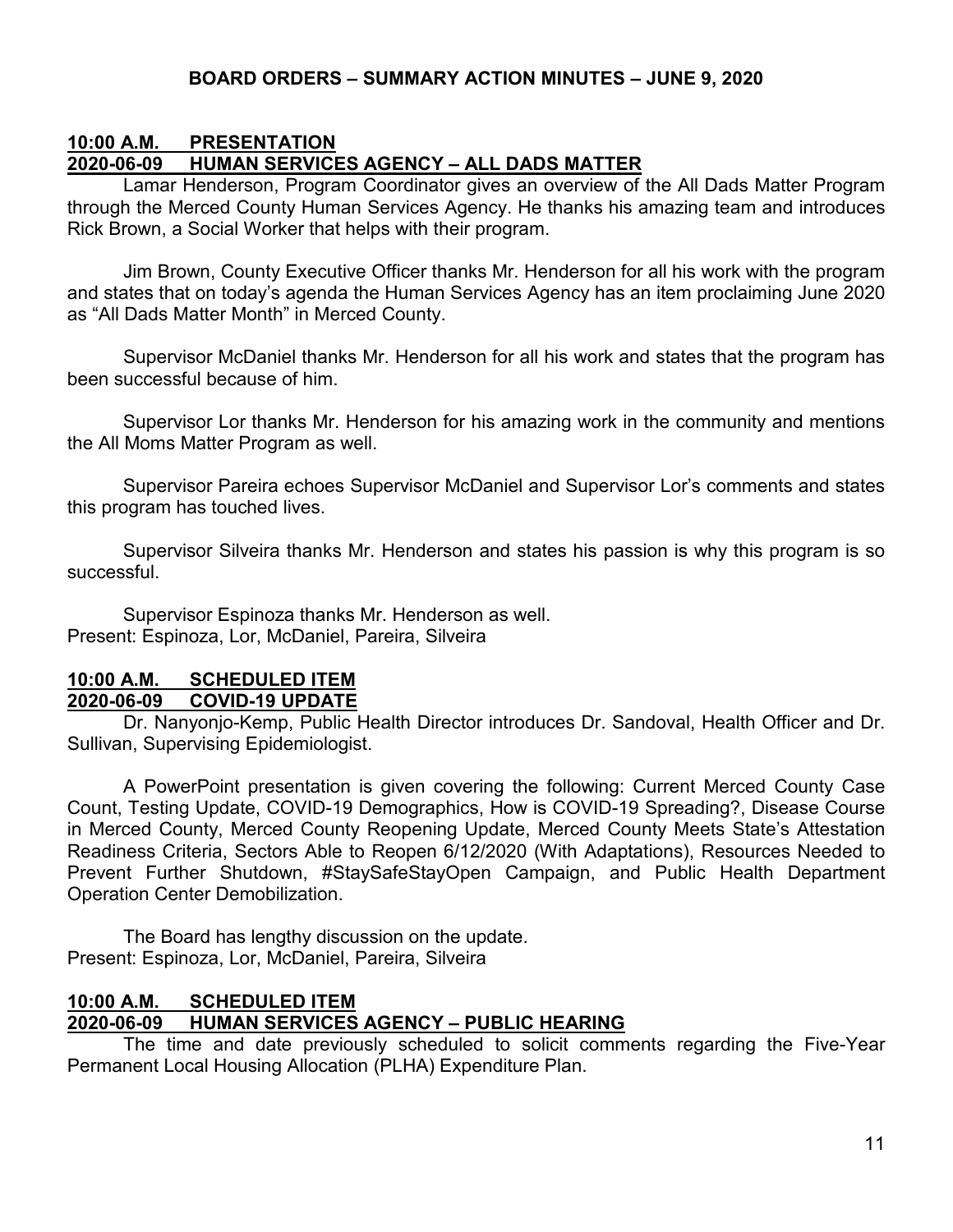Yvonnia Brown, Human Services Agency Director gives an overview of the Five-Year Permanent Local Housing Allocation Expenditure Plan and states they are excited about this potential grant opportunity and that the funds will be used to support the Navigation Center.

Supervisor Silveira thanks Ms. Brown and states that the most expensive thing is going to be operating the Navigation Center.

The Chairman opens the Public Hearing and asks if there is anyone present wishing to speak.

No one speaks.

The Chairman closes the Public Hearing.

Upon motion of Supervisor Silveira, seconded by Supervisor Pareira, duly carried, the Board adopts the Five-Year PLHA Expenditure Plan; adopts Resolution No. 2020-52 authorizing Human Services Agency Director, or designee, to submit an application in the amount of \$310,947 for the first year of the Five-Year PLHA expenditure plan of Merced Navigation Center operations to the California Department of Housing and Community Development (HCD) prior to July 27<sup>th</sup>, deadline, and execute all documents related to the grant application; and directs the Human Services Agency Director to return to the Board with the application results and to accept the award. Ayes: Espinoza, Lor, McDaniel, Pareira, Silveira

### **10:00 A.M. SCHEDULED ITEM**

### **2020-06-09 ELECTIONS – SECOND READING – PROPOSED ORDINANCE**

The time and date previously scheduled for a request to add Chapter 1.01, Title 4 of the Merced County Code "An Ordinance Relating to the Adoption of Electronic Filing Requirements for Campaign Finance Disclosures".

The Chairman asks if there is anyone wishing to speak on the proposed ordinance.

No one speaks.

Upon motion of Supervisor Pareira, seconded by Supervisor Silveira, duly carried, the Board waives further reading of the proposed ordinance, and adopts Ordinance No. 1991 entitled "An Ordinance Relating to the Adoption of Electronic Filing Requirements for Campaign Finance Disclosures" (Adding Chapter 1.01, Title 4, to the Merced County Code). Ayes: Espinoza, Lor, McDaniel, Pareira, Silveira

### **CONSENT ITEM NO. 13 2020-06-09 HUMAN SERVICES AGENCY**

The Clerk announces item to approve and authorize the Chairman to sign Amendment Contract No. 2019172 with Taher, Inc. for a Congregate Meals Production Program for Seniors is before the Board for consideration.

Supervisor Espinoza comments that it states seven sites and questions if more sites can be added.

Yvonnia Brown, Human Services Agency Director responds that we have seven sites and those are based off of the funding that we have available but there may be more options/funding in the future.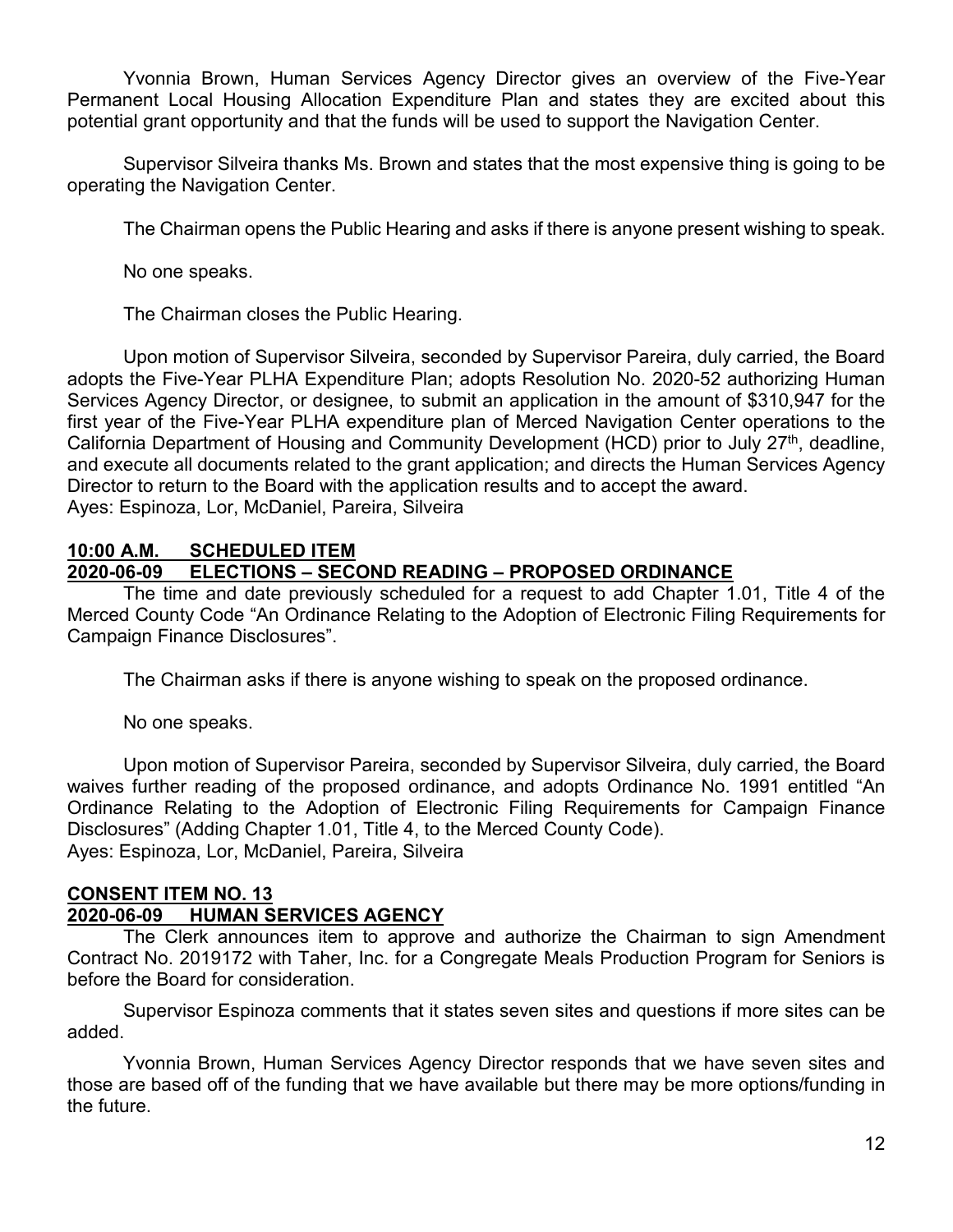Upon motion of Supervisor Silveira, seconded by Supervisor Lor, duly carried, the Board approves and authorizes the Chairman to sign Amendment Contract No. 2019172 with Taher, Inc. for a Congregate Meals Production Program for Seniors.

Ayes: Espinoza, Lor, McDaniel, Pareira, Silveira

### **CONSENT ITEM NO. 23**

## **2020-06-09 CHILD SUPPORT SERVICES**

The Clerk announces item to approve and authorize the Chairman to sign Amendment Contract No. 2019250 with the Ogilvy Group, LLC for digital media marketing services and notes that there is a typographical error in the amended contract. Modification B, section 3 entitled Compensation is amended to correctly read: "County agrees to pay agency Ninety Six Thousand Five Hundred Sixty Dollars and no cents" to match the listed dollar amount is before the Board for consideration.

Upon motion of Supervisor Silveira, seconded by Supervisor Lor, duly carried, the Board approves and authorizes the Chairman to sign Amendment Contract No. 2019250 with the Ogilvy Group, LLC for digital media marketing services.

Ayes: Espinoza, Lor, McDaniel, Pareira, Silveira

### **ACTION ITEM NO. 34 2020-06-09 PUBLIC WORKS**

The Clerk announces the Director of Public Works requests the Board find that substantial evidence demonstrates that an emergency exists regarding the HVAC system at Castle Building 1340, such that the emergency will not permit a delay resulting from a competitive solicitation for bids, and that the action is necessary to respond to the emergency; and pursuant to Public Contract Code section 20134, approve replacing the HVAC system at Castle Building 1340 without adopting plans, specifications, strain sheets or working details and authorize the Director of Public Works to enter into contracts after review by County Counsel and Risk Management to have the work performed and approve the associated Budget Transfer (4/5 Vote Required). The Clerk notes that there is a technical adjustment and action 3 should read "Approve the associated budget transfer(s) in plural as there are two Budget Transfers before the Board for consideration.

Supervisor Lor questions when we say technical adjustment what does that mean, and what was it?

Jim Brown, County Executive Officer responds that historically Castle pays for their own projects. He further states that when it was put together on the accounting side the figures were entered on one side of the equation and not the other to move the funds over to Capital Improvements, essentially just completing the accounting transaction portion of the project.

Supervisor Lor comments that this is an item that will replace HVAC system at Castle Building 1340 and questions what makes this an emergency and not other buildings like the Community and Veterans Halls.

Dana Hertfelder, Director of Public Works responds that this system at Castle has failed and with summer coming and the high temperatures anticipated that is why it is an emergency. He states that in regards to the Merced Veterans Hall, it is an older building, more difficult, has swamp coolers,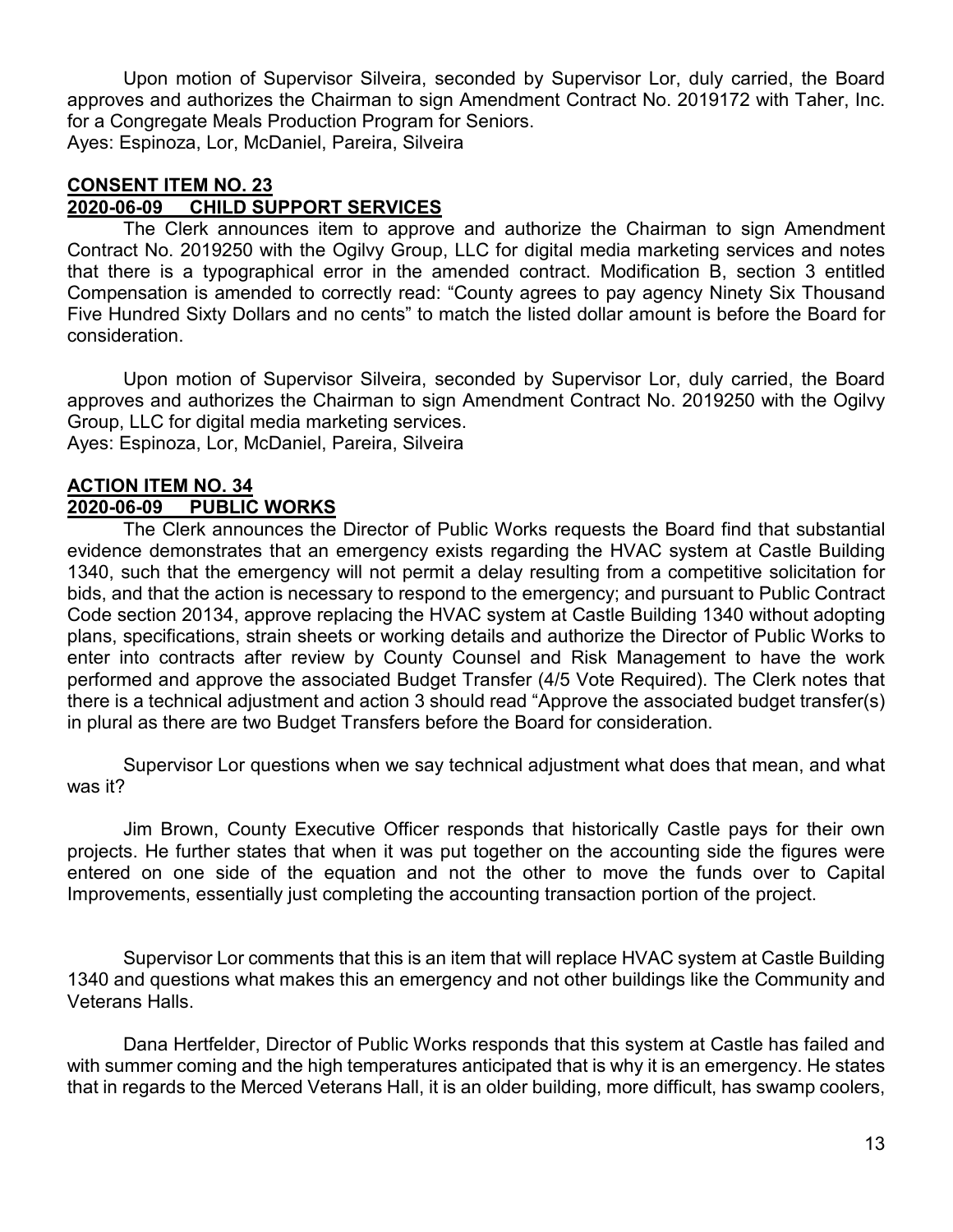and more architectural design review to be done. He further states that on the Veteran's Hall they have had to work with PG&E.

Supervisor Espinoza comments on the emergency agenda items and states that whenever we can we should go out to bid as much as possible so there is a fair process.

Upon motion of Supervisor Silveira, seconded by Supervisor Lor, duly carried the Board finds that substantial evidence demonstrates that an emergency exists regarding the HVAC system at Castle Building 1340, such that the emergency will not permit a delay resulting from a competitive solicitation for bids, and that the action is necessary to respond to the emergency; pursuant to Public Contract Code Section 20134, approve replacing the HVAC system at Castle Building 1340 without adopting plans, specifications, strain sheets or working details and authorize the Director of Public Works to enter into contracts after review by County Counsel and Risk Management to have the work performed; and approves the associated Budget Transfer (4/5 Vote Required). Ayes: Espinoza, Lor, McDaniel, Pareira, Silveira

### **ACTION ITEM NO. 45 2020-06-09 COMMUNITY AND ECONOMIC DEVELOPMENT**

The Clerk announces a contract with Antonio Martins for the payment of costs charged by Environmental Planning Partners, Inc. for the preparation of an Initial Study for the Martins View Jersey Dairy Expansion Project (CUP20-002), which is generally located on the west side of North Hunt Road, 0.25 miles south of West Baumbauer Road in the Gustine area is before the Board for consideration.

Supervisor Lor questions page 1 of the applicant agreement whereby it states applicant hereby agrees to reimburse the County for costs, and asks if this is a loan?

Mark Hendrickson, Director of Community and Economic Development responds that it is not a loan and further explains that on this agenda there are two items, one that establishes the relationship between the applicant and the County and the other that establishes the relationship between the County and the Environmental Consultant. The applicant will be paying the County for the County to pay the consultant for the work to be done.

Upon motion of Supervisor Lor, seconded by Supervisor Silveira, duly carried, the Board approves contract with Antonio Martins for the payment of costs charged by Environmental Planning Partners, Inc. for the preparation of an Initial Study for the Martins View Jersey Dairy Expansion Project (CUP20-002), which is generally located on the west side of North Hunt Road, 0.25 miles south of West Baumbauer Road in the Gustine area.

Ayes: Espinoza, Lor, McDaniel, Pareira, Silveira

## **ACTION ITEM NO. 48**

## **2020-06-09 COMMUNITY AND ECONOMIC DEVELOPMENT**

The Clerk announces an item to Adopt Resolution approving submittal of the CDBG grant application for the creation of the Small Business Relief Grant Program; authorize the Director of Community and Economic Development to: a) Execute grant application and any additional documents necessary to complete the application process, b) Upon successful award, to accept the award by executing standard agreements and any subsequent amendments that are necessary for participation, subject to review and approval by County Counsel; Authorize the Community and Economic Development Director to administer the aforementioned grant, and authorize the Director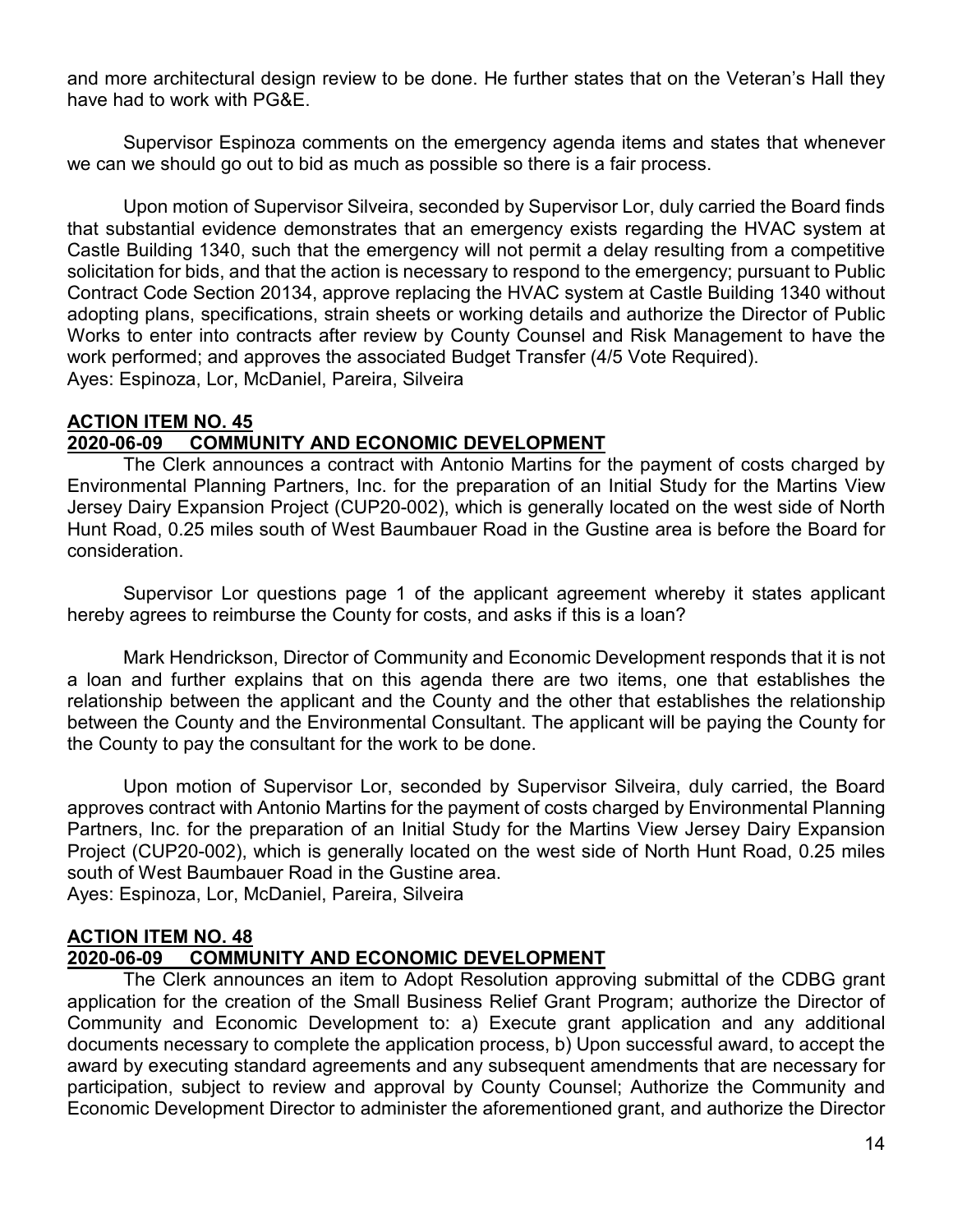to execute documents as necessary for the proper administration of this specialized CDBG funding; Authorize the Director of Community and Economic Development, with concurrence of the County Executive Officer, to create a "Committee" consisting of three members to include two members of private businesses and Director/Deputy Director of Community and Economic Development to review and approve applications; and Direct Community and Economic Development to return to the Board with an information item of all actions taken is before the Board for consideration.

Supervisor Lor asks if this grant opportunity to businesses will be available to non-profit organizations.

Mark Hendrickson, Director of Community and Economic Development gave a brief background on the California Department of Housing and Community Development (HCD) announced last week via a NOFA the availability of resources for the purposes of helping communities non entitlement jurisdictions with resources that stem from the CARES Act. He noted a list of requirements and stated that our program is modeled after the Stanislaus County program which excludes non-profit organizations from this potential funding.

Supervisor Lor states she would like staff to modify the recommendation to expand and to include local non-profit organizations.

Mr. Hendrickson clarified for his staff and the Board that the proposal applies to the unincorporated areas of Merced County.

Jim Brown, County Executive Officer states that this NOFA and funding is available to each city if they so choose to establish similar programs.

Supervisor Silveira questions if there is a specific date this is due back to CDBG.

Mr. Hendrickson responds that the sooner the better in order to get resources out to businesses but no later than August 31 and also stated that the application period opened up yesterday.

Supervisor Silveira questions if this will delay us by adding non-profits.

Mr. Hendrickson responds that it should not delay us much.

Supervisor McDaniel questions if this particular funding will be subject to auditing and who will be responsible for it.

Mr. Hendrickson responds they do expect auditing and reporting requirements with the grant, and businesses as beneficiaries would also be required to submit reports and how they benefited.

Supervisor Silveira questions non-profits that are local and what that means. Can they be based out of a different county or do they need to be based in Merced County?

Mr. Hendrickson states they will be required to have a Merced County business license and could include that they must be a non-profit located in unincorporated Merced County.